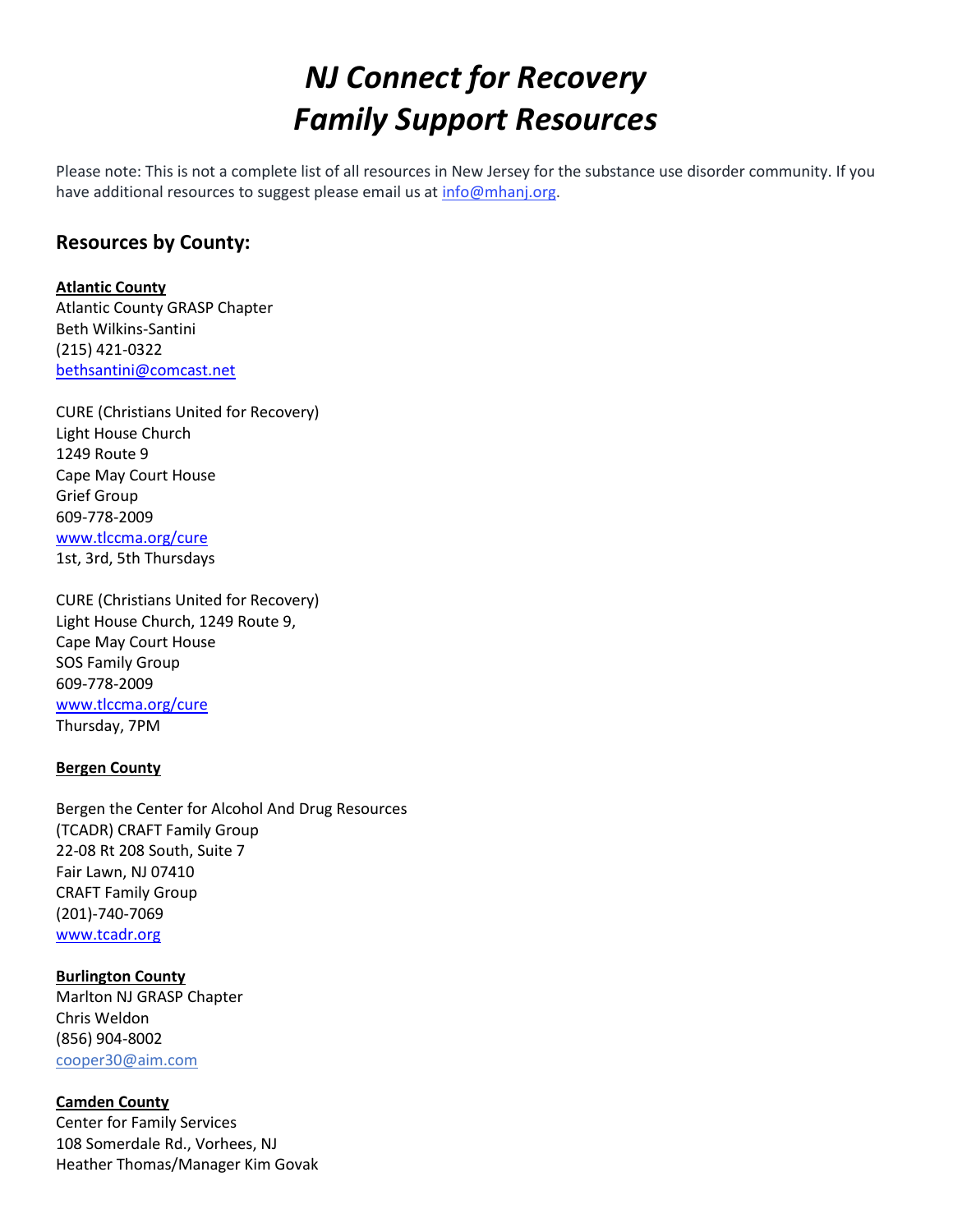(856) 428-5688 [www.centerffs.org](about:blank)

Parent to Parent 101B Tuckerton Rd., Marlton, NJ (856) 983-3328 [www.parent2parentnj.org](about:blank)

All Walks SUD Family Addiction Support Group, Affiliated with Liberty Wellness 215 Highland Ave Ste. C, Haddon Twp., NJ, 08108, Tuesdays 7 p.m. (609) 221-9645 [www.libertywellnessnj.com](about:blank)

ReConnections Peer Family Support (Center for Family Services) Voorhees, NJ Family Support Heather Thomas/ Julia Jolles (609)-781-6389 [www.reconnections@centerffs.org](about:blank)

#### **Cape May County**

Cape Regional Recovery Center 1304 Route 47, Ste. W-l, Rio Grande, NJ (609) 435-6272 [SAgger@caperegional.com](about:blank)

## **Essex County**

MHA Essex/ Morris Project F.E.R.S.T. (Families in Emergency Room Support Team) South Fullerton Ave., Montclair NJ 07042, Professional support to families with loved one in ER with a Mental Health emergency (973) 343-9468, [www.mhaessexmorris.org](about:blank)

Parents Support Groups of NJ 501c3 for Addiction (Promotes Interventions BALM Method) PO Box 221 (W.O.B.) West Orange, NJ 07052 Karol Sullivan Ex Director (973)-399-9070 [www.psgnjhomestead.com](about:blank)

Family Intervention Services Inc (FIS) 501c3 Crisis Intervention Theraputic Counseling,Case Mgmt Family/ Individual Counseling Support Services (973)-324-7879 [www.fisnj.org](about:blank)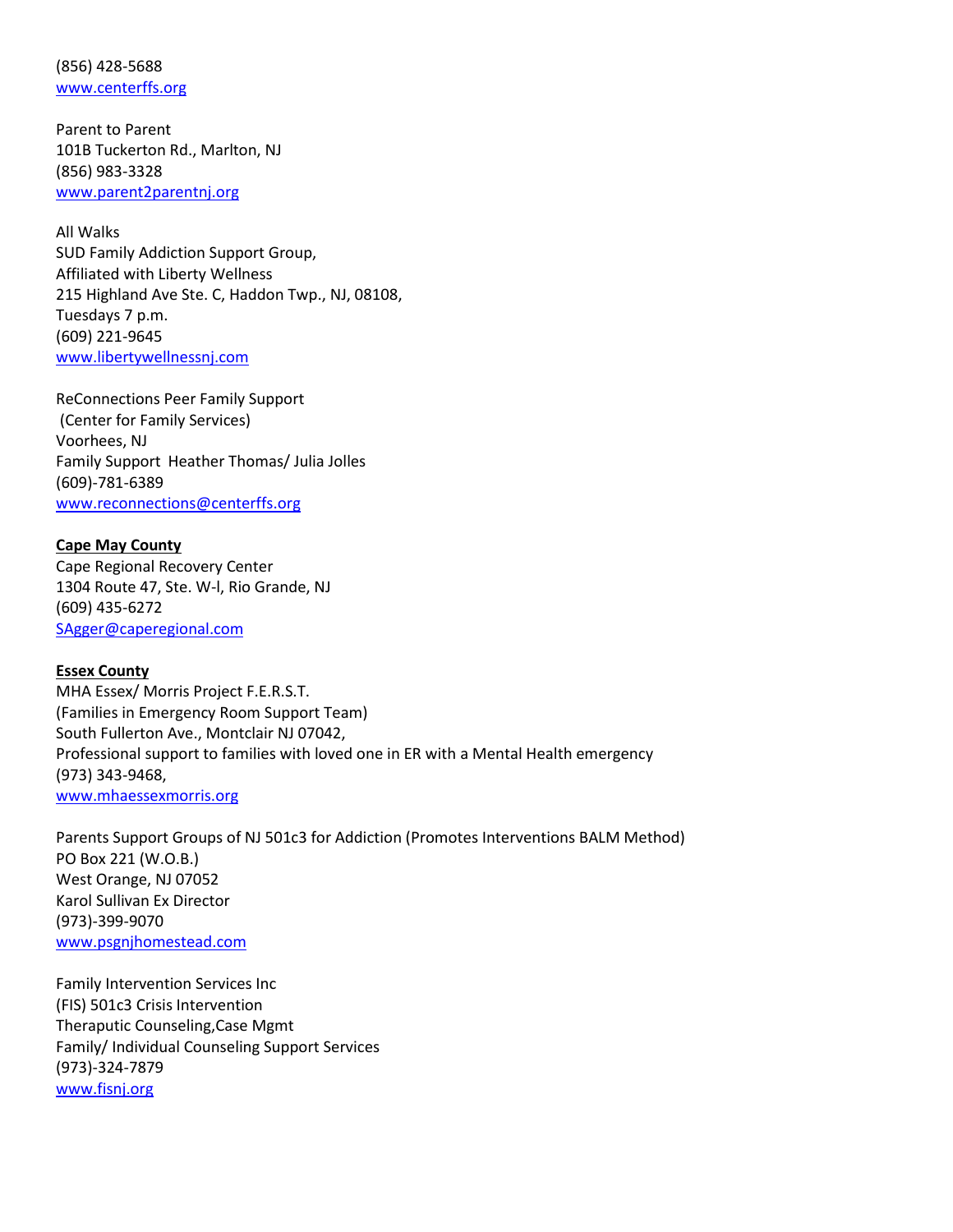SPAN Parents Advocacy Network Education, Advocacy 35 Halsey St. 4th Fl Newark, NJ 07102 (973)-642-8080 [www.spanadvocacy.org](about:blank)

#### **Gloucester County**

Deeper Dimensions, SUD Family Support Group, (Affiliated with Ed Brazell, the Silent Epidemic 501c3) Saint Margaret Church, rear 773 3rd St., Woodbury Heights, NJ Sundays 7 p.m. Dana Dariano, MS (609) 743-2191 [www.thesilentepidemic.org](about:blank)

Raproom Parent to Parent Strength, Hope, Support Family Group Inspira Medical Center, Room B 508 N. Red Bank Ave., Woodbury, NJ First and Third Thursdays of the Month, 7 p.m. (856) 983-3328 [P2p@raproom.org](about:blank)

#### **Hudson County**

Hudson County GRASP Chapter Franca Kirsch (201) 577-8264 kirschfranca5@gmail.com Alt. Contact Person: Aurora Chiarella (917) 696-7935 [northernlight922@aol.com](about:blank)

#### **Hunterdon County**

Sharing the Hope Internet Show with Family Support Coordinators for SUD 4 Walter E. Florian Blvd., Flemington, NJ Rocky Schwartz (908) 782-3909 [rschwartz@njprevent.com](about:blank)

#### **Mercer County**

Hamilton Township GRASP Chapter Laurie Latham (609) 575-5477 [LLScot01@msn.com](about:blank)

**Middlesex County**

Families Against Addiction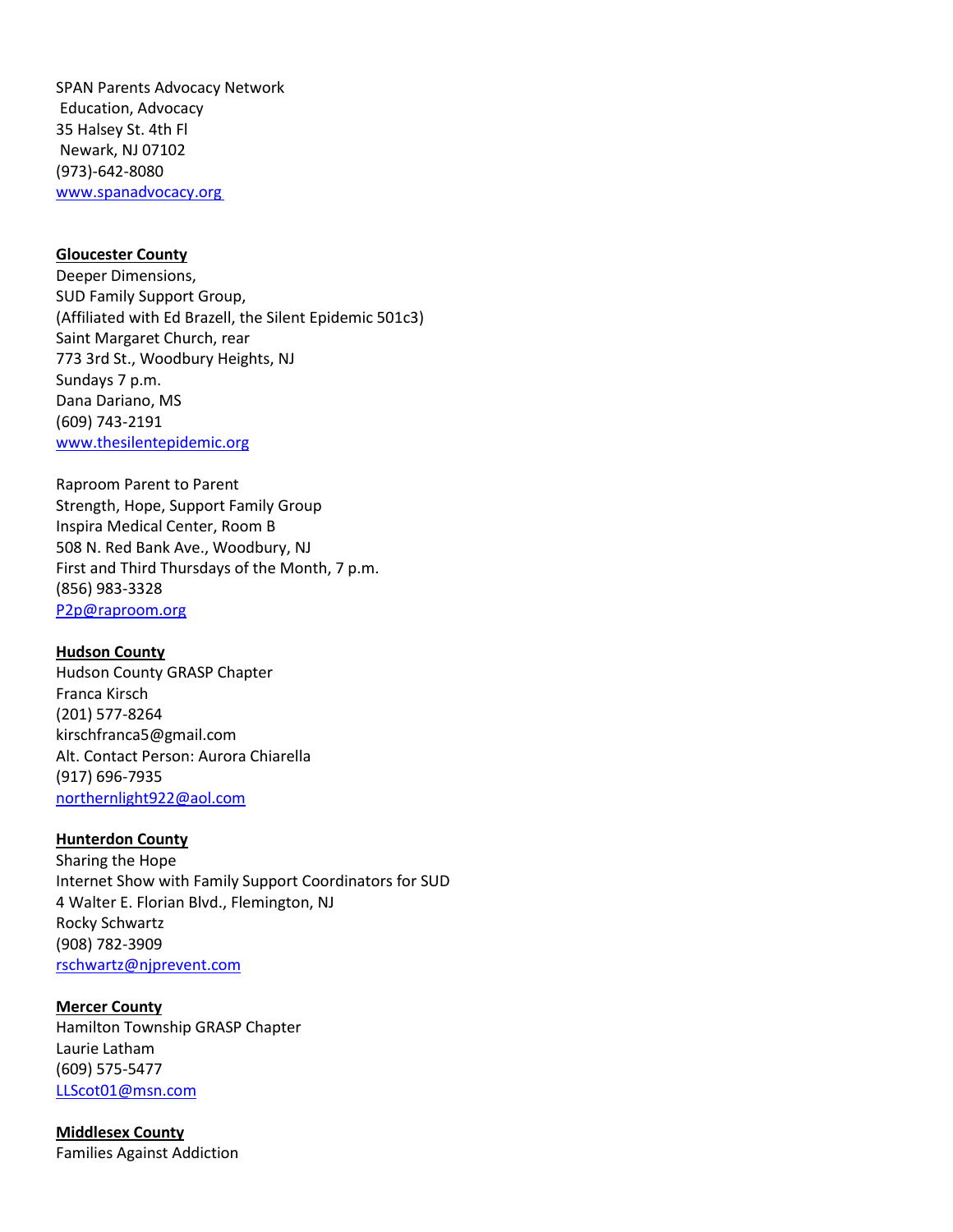Old Bridge Public Library 1 Old Bridge Plaza, Old Bridge, NJ (732) 981-1022 [www.familiesagainstaddiction.org](about:blank)

**Monmouth County** Hazlet's Hope Network Family Peer to Peer (FB) Laura Raimondi O'Hara (732) 739-7717 [www.hazletshopenetwork.site](about:blank)

Bayshore Family Success Center Support Services for families MH, SUD Jobs/Housing/Life Skills 945 State Hwy 36 Leonardo, NJ 07737 Located in Henry Hudson Trail Wellness Center (732)-497-3811 [www.familysuccess@ymcanj.org](about:blank)

Parents Coalition for Substance Abuse Awareness (FB group) [Pcaa.nj@gmail.com](about:blank)

Monmouth County NJ GRASP Chapter Abby Boxman (908) 692-3072 Monmouthgrasp@gmail.com Alt Contact Person: Myra Cronin (732) 710-2943 [myrabeth33@aol.com](about:blank)

PIK Parents in Connection For Kids 501c3 Awareness Resources/Prevention/Education Donna Destefano [www.pickawarerness.com](about:blank)

Family Addiction Network Community Support West Long Branch Community Center 116 Locust Ave. West Long, Branch NJ 07764 Susan Marco [www.familyaddictionnetwork.org](about:blank)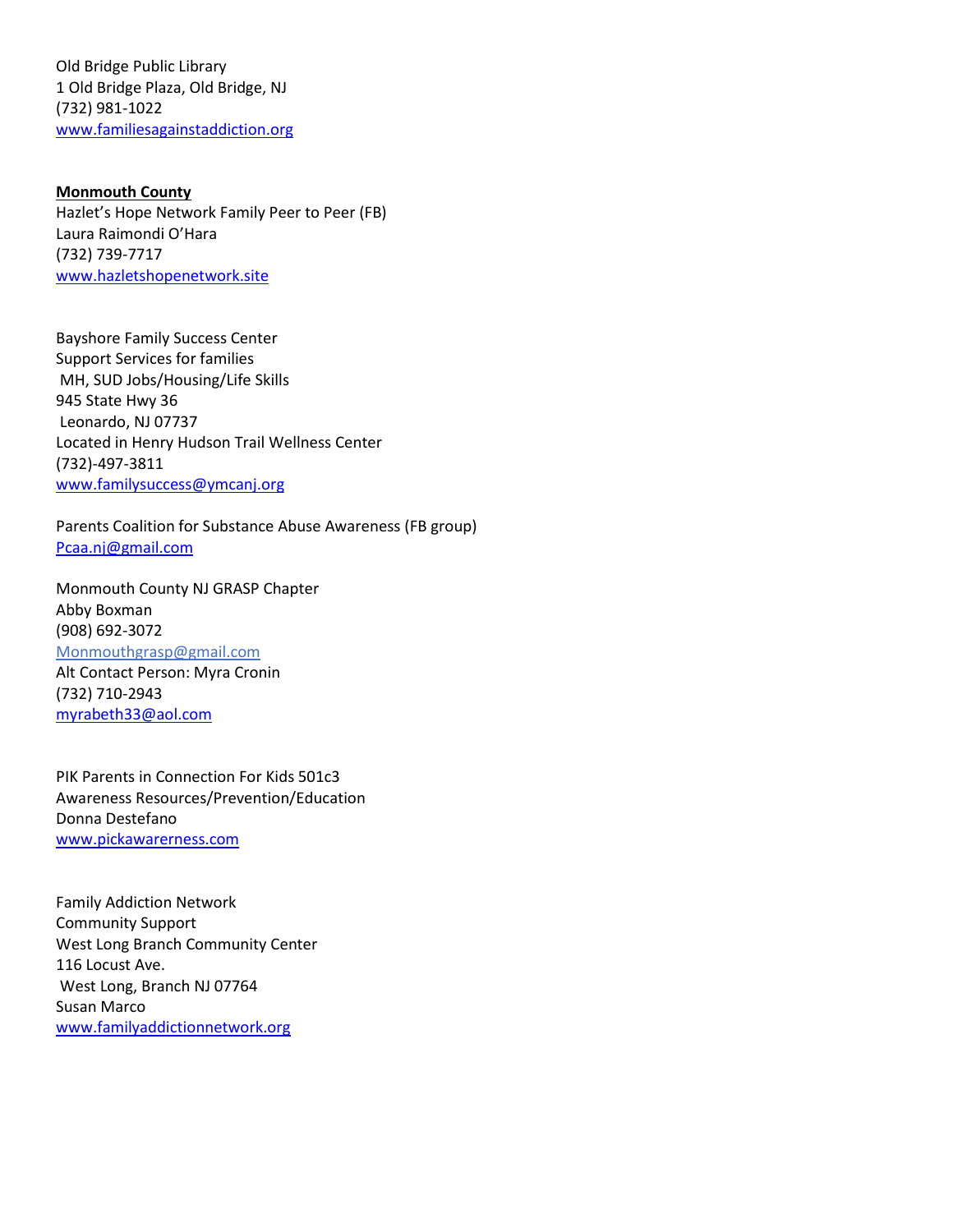The Mental Health Association of Monmouth County 106 Apple Street Suite 110 Tinton Falls, NJ 07724 Intensive Family Support Services Community Support Services (732)-542-6422 [www.mentalhealthmonmouth.org](about:blank)

#### **Morris County**

MHA Essex/ Morris Project F.E.R.S.T. (Families in Emergency Room Support Team) South Fullerton Ave., Montclair, NJ 07042, Professional support to families with loved one in ER with a Mental Health emergency (973) 343-9468, [www.mhaessexmorris.org](about:blank)

Saint Clare's Intensive Family Support Services (IFSS) Support to family members or caretakers of adults with serious Mental Illness 50 Morris Ave. Denville, NJ 07834 Affiliated with Prime Healthcare (973)-625-7095 [www.saintclares.com](about:blank)

**Ocean County** RAFTS 67 Atlantic Ave., Manasquan, NJ (732) 233-7451 [www.rafcsnj.org](about:blank)

Hope Sheds Life 253 Chestnut St., Toms River, NJ (855) 350-2790 [info@hopeshedslight.org](about:blank)

Love Them to Like Addiction Support Groups Faith Based Affiliate America's Keswick Church locations in Jackson, Whiting, Toms River and Ocean CityOcean 4 Groups for Mothers, 1 Fathers [www.lovethemtolife.com](about:blank)

**Passaic County** CarePlus New Jersey Family Support Center for Opioid Use Disorder 610 Valley Health Plaza Paramus CRAFT individual Family Support and Family Education Group Contact: Matthew Grey LSW (201)265-8200 x5394 **[matthew@careplusnj.org](about:blank)**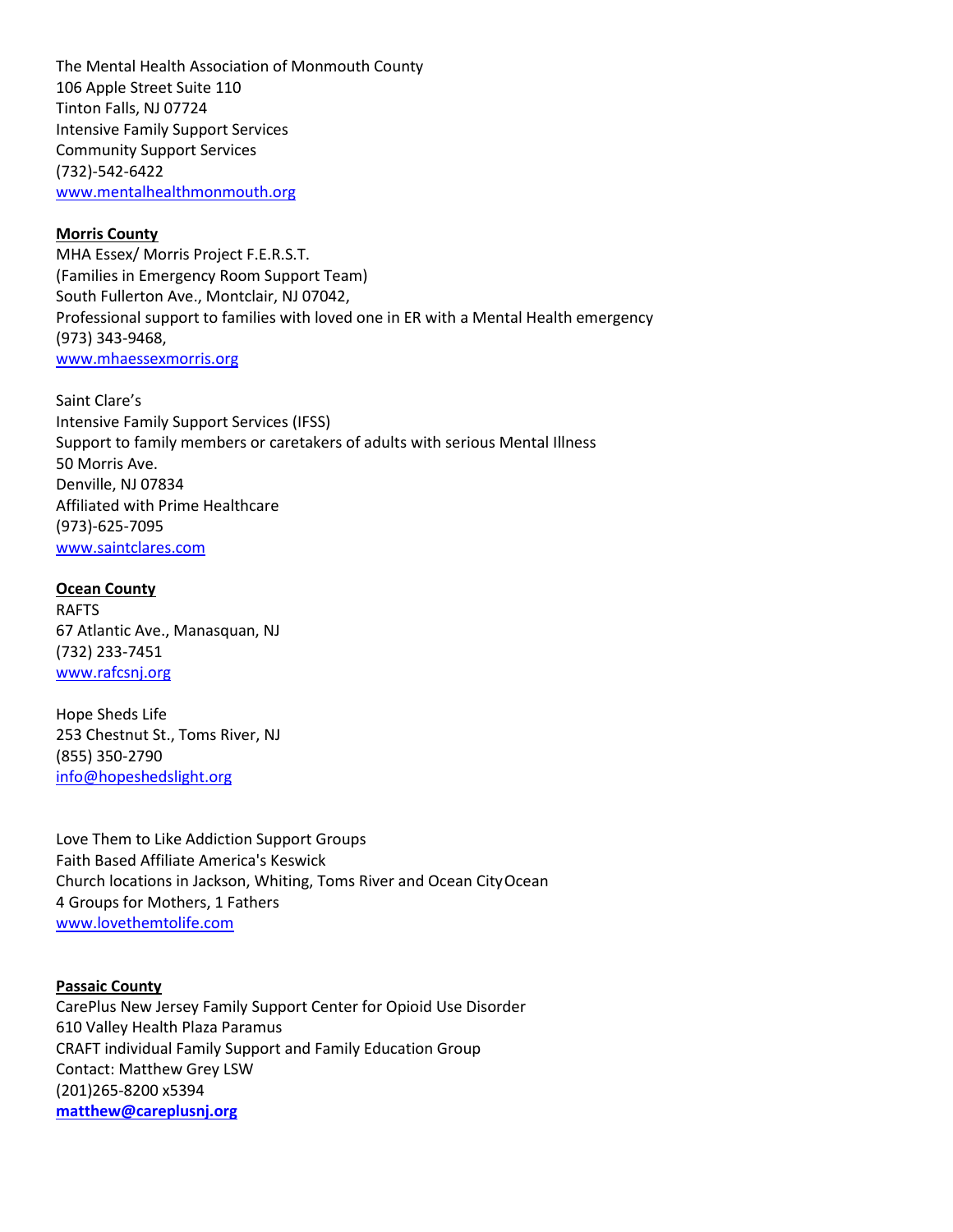Bergen the Center for Alcohol And Drug Resources (TCADR) CRAFT Family Group 22-08 Rt 208 South, Suite 7 Fair Lawn, NJ 07410 CRAFT Family Group (201)-740-7069 [www.tcadr.org](about:blank) Bergen/Passaic

#### **Salem County**

Salem County GRASP Chapter Donna Belanger (856) 678-8659 [donnascottb@yahoo.com](about:blank)

#### **Somerset County**

Pioneer Family Success Center Parent and Caregiver Support, HPR 50 Division St. Suite 303 Somerville, NJ 08876 (908)-722-4400 [www.pioneerfsc.com](about:blank)

Sharing the Hope Internet Show with Family Support Coordinators for SUD 4 Walter E. Florian Blvd., Flemington, NJ Rocky Schwartz (908) 782-3909 [rschwartz@njprevent.com](about:blank)

#### **Sussex County**

The Center for Prevention and Counseling 65 Newton Sparta Rd., Newton, NJ (973) 940-2966 [www.centerforprevention.org](about:blank)

#### **Union County**

Prevention Links 121-125 Chestnut Street, Suite 301, Roselle, NJ Nikki Sumka/Morgan Thompson Director (732) 381-4100 [www.preventionlinks.org](about:blank)

#### **Warren County**

Parent to Parent Warren 325 B W. Washington Ave., Washington, NJ (908) 223-1951 [www.parent2parentsc@gmail.com](about:blank)

Kings Crusade Support Group for Addiction (FB group) 8 Hathaway Ct., Martin, NJ 08053 Sue Harrison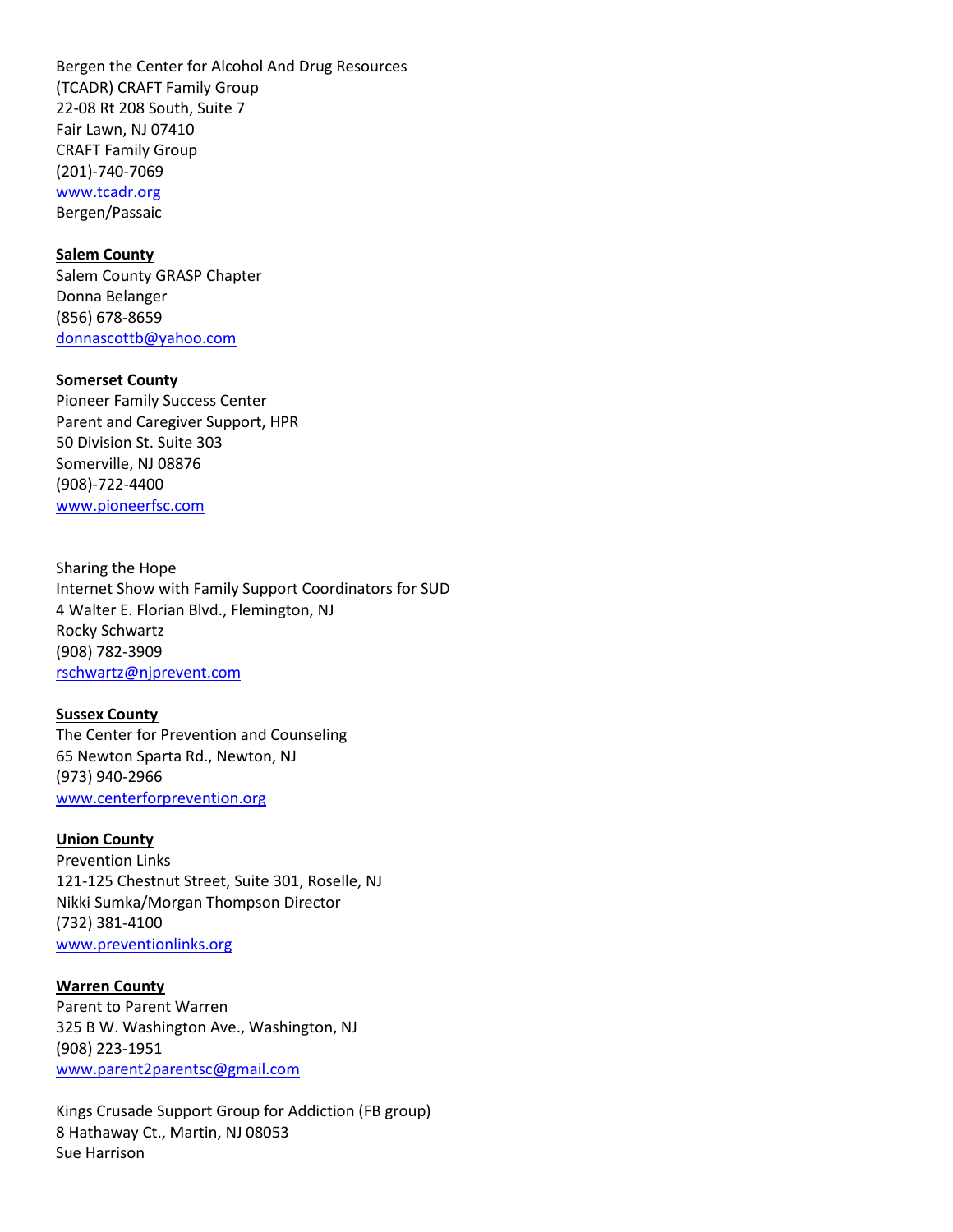(856) 874-4444 wwwkingscrusade.org

Traditions Family Success Center One Stop Family Resources/Services Affiliated with Norwescap 712 South Main Street. Phillipsburg NJ 08865 Responsible to NJ DCA (908)-454-3400 X3088 www.norwescap.org/education/traditions-family-success-center

## **Statewide Resources:**

SPAN Statewide Parent to Parent (NJP2P), Parent match with Peer for Support, Education, Resources Brenda Figueroa (973) 664-9197 [www.spanadvocacy.org](about:blank)

Roots to Addiction (FB group private group), Kim Seber

Family Addiction Network (FB group) Susan Marco [www.familyaddictionnetwork.org](about:blank)

North Jersey GRASP Chapter Alexandra Garcia (201) 927-6658 [northjerseygrasp@gmail.com](about:blank)

Pittsgrove GRASP Chapter Sharon Sparks [sjrr818@comcast.net](about:blank)

Central NJ GRASP Chapter Debbie Len (908) 872-1388 [centralnjgrasp@gmail.com](about:blank)

ReConnections Family Support Center Individual support services via Phone and GoogleMeet right now in the following counties: Atlantic, Burlington, Camden, Cape May, Cumberland, Gloucester, Ocean, Salem 1-877-922-2377 - Ask for ReConnections